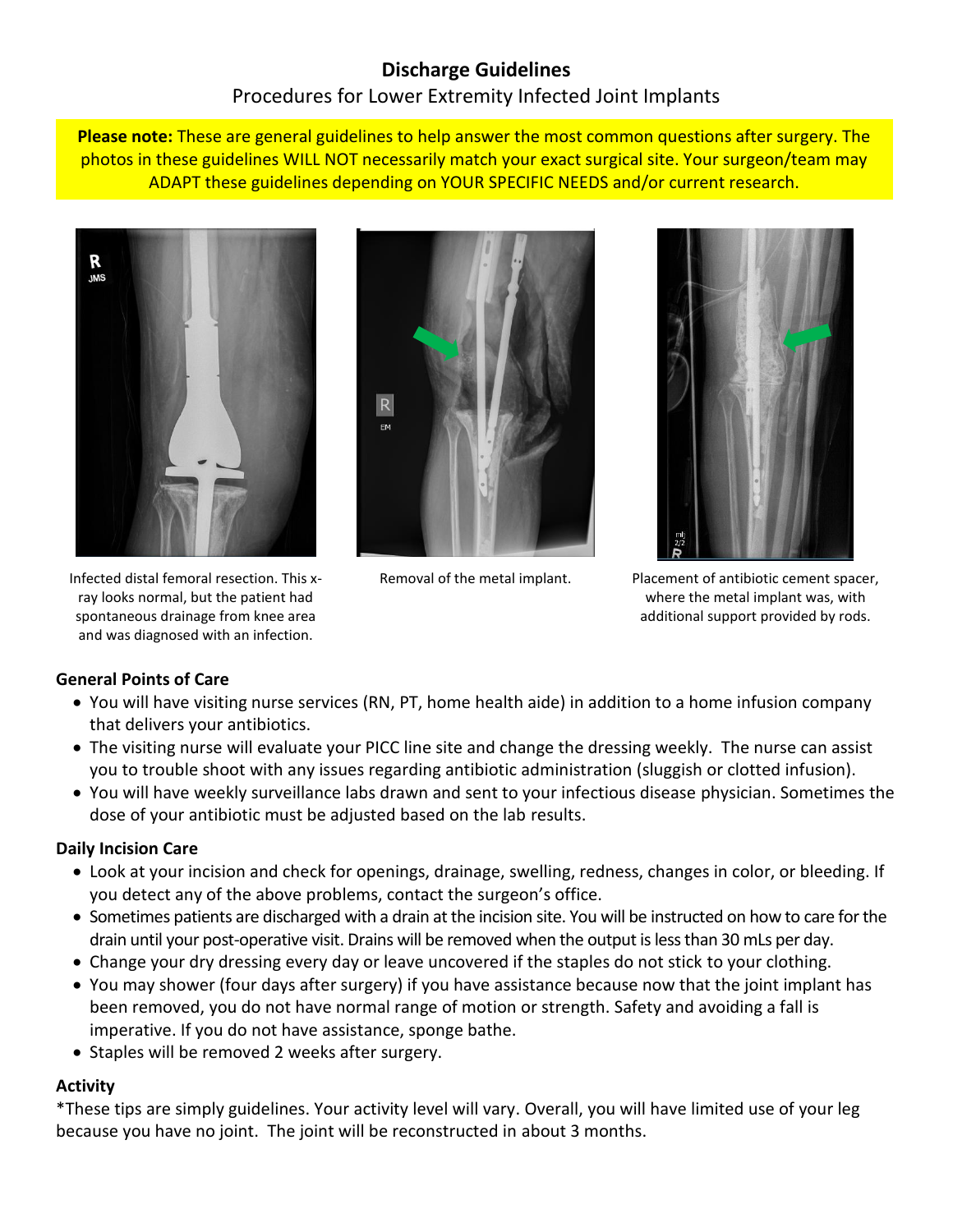- A physical therapist (PT) will come to your house to help you with mobility, gait training and safety issues, since you do not have a joint to range.
- Braces are usually required to give support to the area without the metal joint.
- You cannot bear weight (non-weight bearing) on the operated extremity. This means no weight on the operated leg.
- Continue daily exercises as instructed by PT to other areas of the body to keep your muscles conditioned.
- Use your supports (crutches, walker) as directed.
- Avoid sitting for long periods of time (greater than 1 hour at a time). Prolonged sitting causes swelling due to the dependent position of your leg. Also, when sitting, choose firm chairs with a straight back and armrests. Armrests will provide support when you 'push off' to stand up.
- It is recommended that you find time to rest during the day. Pace yourself.
- Take precautions to avoid falling. Wear low, non-skid sole shoes. Watch out for electrical cords, wet or uneven floors, floor mats/rugs that may slide. Use night-lights to keep rooms lit, especially if you get up during the night to use the bathroom.

#### **Diet**

- Your appetite may be less than normal after surgery and due to the antibiotics.
- Incorporate proteins and plenty of fluids into your diet, both will help in the healing process.
- If you are taking narcotics, you should take some type of laxative to prevent opioid-induced constipation.
- Incorporating supplemental drinks (e.g. Ensure, Boost, and Carnation Instant Breakfast) into your diet may be helpful. Replacing large meals with several smaller meals spread throughout the day may also be helpful.

### **Medication**

- Continue to take your regular medications.
- Administer your antibiotics as directed.
- If necessary, take prescribed pain medication (narcotics) as directed.
- DO NOT drink alcohol or drive while taking narcotic pain medication.
- If you are taking narcotics, you should take some type of laxative to prevent opioid-induced constipation.
- You most likely will be discharged on a blood thinner to prevent clots, usually aspirin or Lovenox (subcutaneous injection) for 2-4 weeks (no blood tests are necessary). Newer, direct oral anti-coagulation medications may be prescribed, or continued if you came to the hospital already taking these types of medications (Eliquis, Plavix, Pradaxa, Xarelto).
- If you took Coumadin before surgery, you will resume this for your anti-coagulation regimen. Blood tests are necessary for Coumadin; the INR range needs to be between 1.5 and 2.0.

# **Pain**

- Your surgical team understands that you will experience different levels and types of pain following your surgery. You will be prescribed a narcotic, if you wish. Some patients decline a narcotic due to the current opioid crisis and request milder pain medications (tramadol), and/or just take Tylenol alternating with anti-inflammatory medications (Advil, Motrin, Aleve), if tolerated. When we prescribe narcotics, we must do so per current state and federal regulations, which includes a narcotic contract.
- Because of the current focus on opioid addiction, we recommend a multitude of cognitive behavioral techniques, such as imagery, mindfulness, psychotherapy, deep breathing exercises, virtual reality for distraction, journaling, video games, TENS unit (muscle stimulators that can be used at home) and all other integrative care therapies (physical therapy, acupuncture, chiropractic, massage, lymphedema treatment, reiki).

# **Common Problems**

 Sluggish or inability to infuse antibiotics (clotted) via your PICC line needs to be reported to your visiting nurse. Usually, the nurse can administer a clot-busting drug that will open the line.